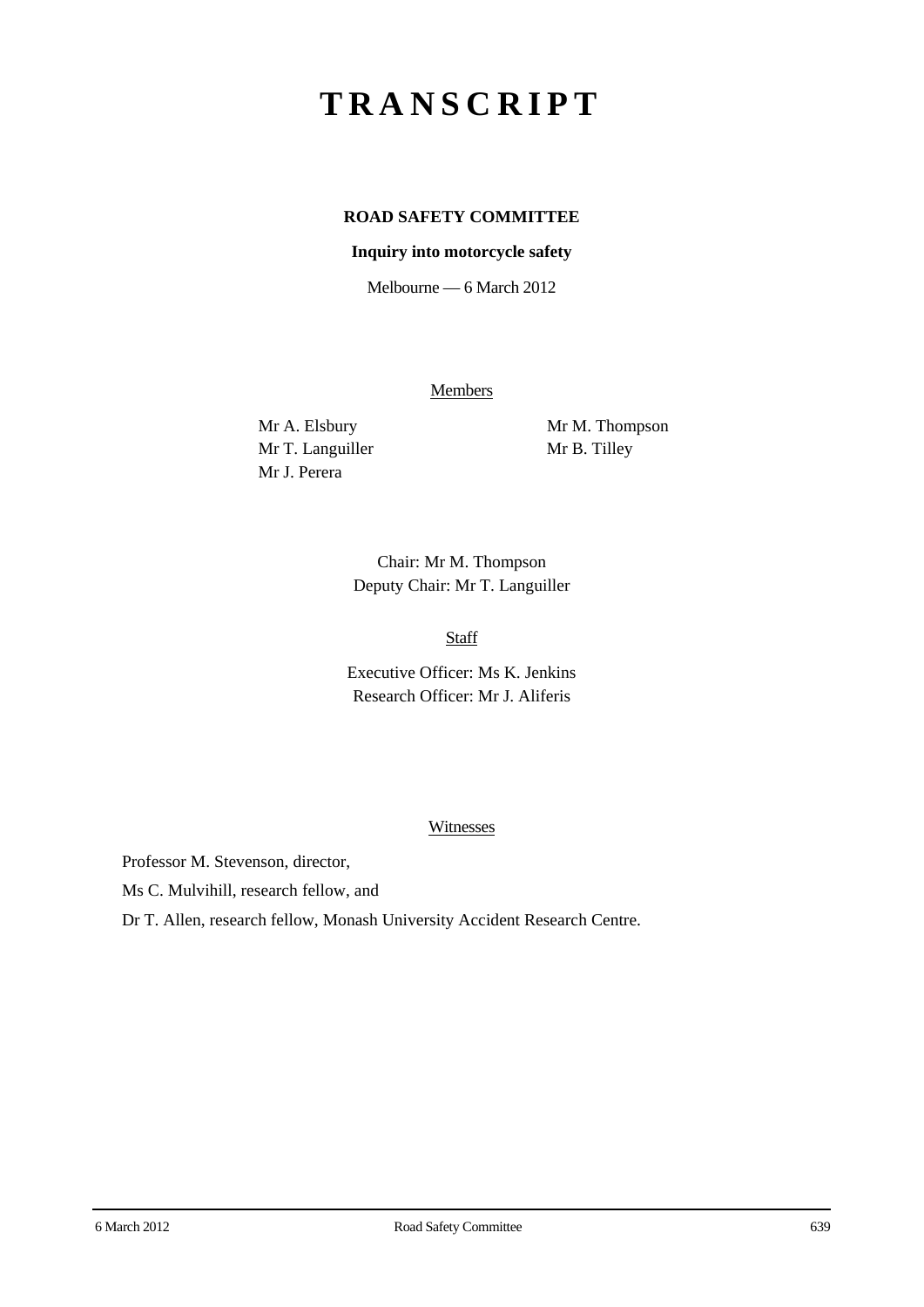**The CHAIR** — Welcome to the public hearings of the Victorian parliamentary Road Safety Committee in its inquiry into improving motorcycle safety outcomes. We have received 74 written submissions since releasing our terms of reference. The purpose of the hearings is to obtain further evidence from selected witnesses covering the terms of reference. Hansard will be recording today's proceedings. You will get a copy of the transcript. We invite you to peruse the transcript, correct any errors and return it to us. We are also in a position to take evidence in camera which would not be on the public record. You have the benefit of parliamentary privilege for comments made here today. That benefit will not exist outside the room. We have allocated around an hour for your evidence. Do you have a PowerPoint presentation you would like to speak to?

**Prof. STEVENSON** — I have, but it does not appear to be coming up. Basically all we had there was what current research we are undertaking and then some of the gaps in the current knowledge and what ought to be considered.

**The CHAIR** — Perhaps you can speak to it as an intact record and we will have the benefit of having it in front of us when we get a copy delivered. There are some questions that we can run through that may overlap a little bit. To get the ball rolling I will run through the first question, which relates to the issue of inappropriate versus excessive speed. The committee has received evidence from numerous sources that speeding by riders is a major contributing factor to most motorcycle accidents. That view, as you can imagine, gets a strong reaction from riders themselves. Part of our job as a committee is to ensure that the public perception of speed is not overwhelming the public debate, resulting in other contributing factors not receiving attention. We are particularly interested in hearing from you your views on the issue of inappropriate versus excessive speed, with a focus on how each issue should be approached.

**Prof. STEVENSON** — We could speak for many hours on speed, the role of speed in crash and road trauma and what is inappropriate speed — and then in the case of motorcyclists. At the beginning let me highlight firstly that the science is very adamant and very conclusive around the role of speed and road trauma. There is only a certain level of force that the body can tolerate, and excessive speed is defined by the road infrastructure that a motorcyclist is riding on and the speed of impact. All of those need to be factored in when you determine whether it was inappropriate or appropriate speed. Rather than just saying, 'Well, if they were going in excess of 50 kilometres an hour, then it was inappropriate', it needs to be couched in a much broader context around the infrastructure that they were using, the speed they were travelling at and the conditions at the time as well.

I guess what is really important around this — and it will actually give the Victorian public a much better understanding around speed and the role it plays in motorcycle crashes — is a large population-based study that we are currently undertaking and that Dr Trevor Allen here is heading from MUARC. It is going to give us some of the best evidence around the role of speed and motorcycle crashes. It will take account of road infrastructure and it will take account of a whole array of other characteristics around the urban environment the type of motorbike and the actual characteristics of the motorcyclists themselves. It will be very valuable information around to what extent we see speed playing a role in motorcycle crashes.

**The CHAIR** — Dr Allen, when do you envisage having rounded off your research?

**Dr ALLEN** — The study officially launched in November of last year and it is a three-year study, so we have just started data collection and we are expecting the data collection period to be between 18 months and two years. So it will be that long before we come up with some outcomes from that research.

**The CHAIR** — Do you have a preliminary hypothesis that you are confident in being validated by the research?

**Dr ALLEN** — I guess in the case control design, which is the style of study that we are using, we look at a number of different variables that we think may contribute to crash risk and injury risk. I suppose the design is such that it does not have a hypothesis. It is focusing specifically on two main areas. One of them is the role of speed in crash causation and how that interacts with other factors such as training and experience. The other factor is the role of the road environment, so the role of the infrastructure. Things like aspects of the road, particular types of intersections, traffic density, those are the things that will be measured as well.

**Prof. STEVENSON** — It will be able to tell you things like: if a motorcyclist was travelling at 60 kilometres per hour, they are five times more likely to sustain a serious injury if they came off there than if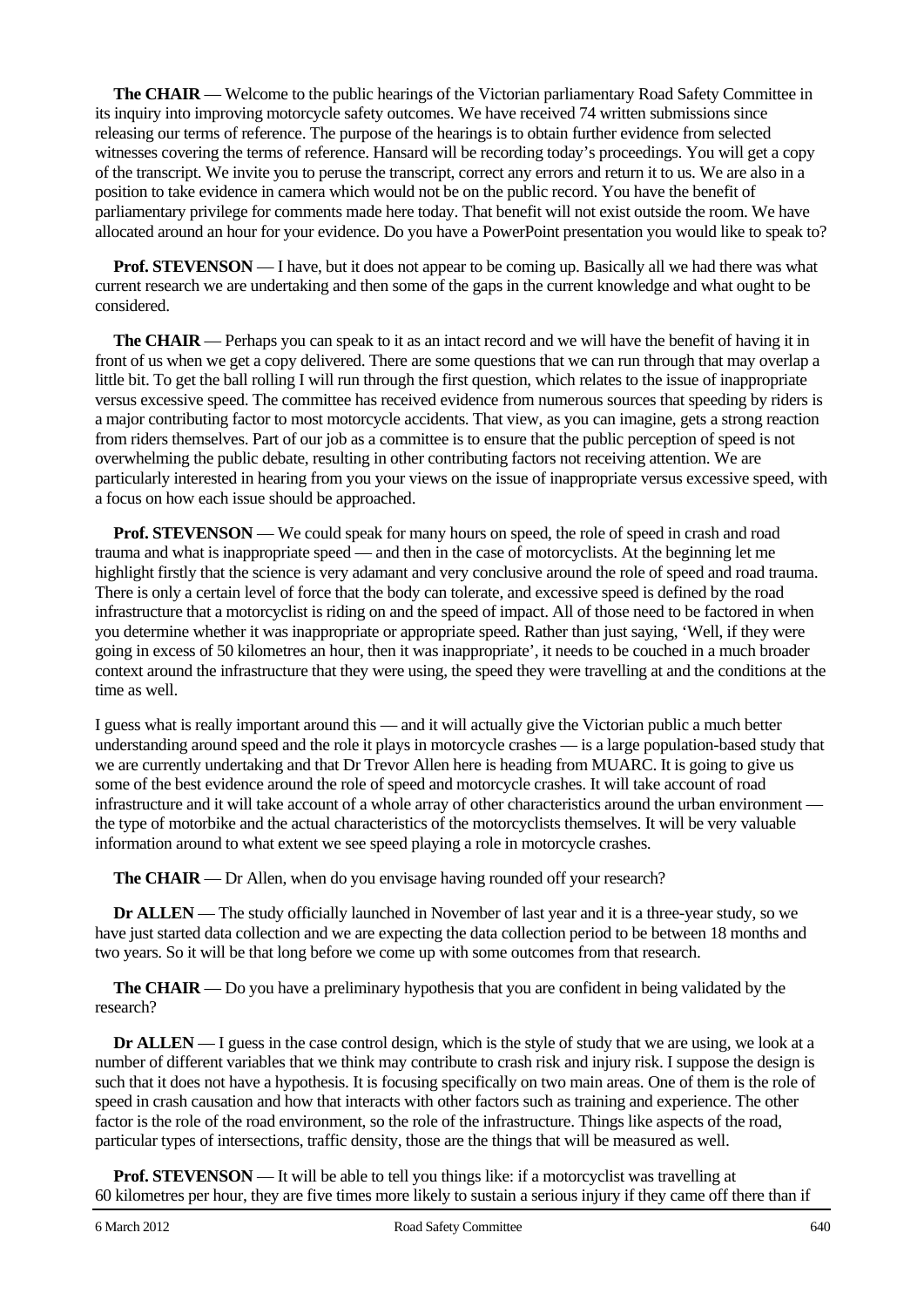they were travelling at 20 kilometres an hour. It will be able to quantify the risk associated with speed and at what level you are going to see potential fatality. In this instance we will not be looking at fatalities, because we are excluding fatalities, but very serious injury right through to sort of minor injury.

Let me just also draw to your attention some other work we have done within MUARC on speed, answering that question. I can table this for the members as well, if you wish.

## **The CHAIR** — Thank you.

**Prof. STEVENSON** — It outlines all our work over the last 10 years that is pertinent to motorcycle safety and it is under various headings, one of which is speed. Others are crash investigation, licensing, attitudes, training, skills — those sorts of areas. It will assist you. We have written a brief summary around each of those projects so that you can see what the outcomes are. You have asked about speed, and that is the first highlighted there.

**The CHAIR** — Thank you. We will review this, I think, rather than peruse it and interrogate at the moment.

**Mr LANGUILLER** — Thank you to the three of you for coming. It is really a privilege for the committee to have you. Can I also say incidentally that I have referred your work to a lot of other countries including Sri Lanka, where I was recently. I am happy to confirm that now they are using your website, information and research for their parliamentary road safety committee, which is terrific, and they may contact you.

## **Prof. STEVENSON** — Great.

**Mr LANGUILLER** — Can I refer you to an important question on the relationship between the various regulators, research bodies and stakeholders. During the course of this inquiry it has become apparent that there seems to be a lack of coordination among regulators and researchers on motorcycle projects. It appears there has been a lot of good work done by researchers and regulators but it has not been used in a coordinated, coherent way that drives motorcycle safety interventions. Can you tell us how you approach road safety research in terms of motorcycles, what research you have done or are currently undertaking, and how it has been incorporated by VicRoads, Victoria Police and the TAC in road safety regulation in Victoria, if at all?

**Prof. STEVENSON** — These are huge questions that we could spend many hours discussing. Let me say at the outset that I think MUARC has probably one of the best records, if not the best record, in translating its research into policy and practice globally, and MUARC is renowned internationally for its work. Why it is renowned is purely for that reason: we have worked incredibly closely with government and non-government agencies to translate what we do and to put it into practice. Not only in the motorcycle area but in all areas of road safety we can cite many, many examples of this.

In relation to the motorcycle area, that document we just circulated clearly goes through and highlights again how much of our research has been picked up by VicRoads, the TAC and numerous other agencies. For example, currently we are assisting VicRoads on one of the largest trials around motorcycle training, called Assisted Ride. The need for a trial of that kind arose out of work that we did in 2005. Again, there is this close association.

There is a very strong association between the government and non-government agencies. Having said that, is there a close association with the consumers, who in this instance might be motorcycle rider associations? I will be very candid in this instance around motorcycle safety. I think up until recently it probably has not been a real strength of MUARC to ensure that its consumers are party to the whole research process. I can fly the flag in this regard here. MUARC runs on very, very little funding and so for us — we are measured on the output, in terms of our research and its translation into practice — in the past there probably has not been a focus on the consumer. We have now acknowledged that that is an important element of what we do in order to ensure that we get the public buying into what our research is suggesting. The prime example of that now is Trevor's work, which has a consumer group. It has motorcycle advocacy groups all behind it. They are privy to the instruments, the whole research process and they are 100 per cent behind what we are doing. We have realised that in the past we may not have been terrific in that area and we have rectified it.

Overall, just to summarise in this short time we have this afternoon, I think we have excellent collaboration and translation of what we do.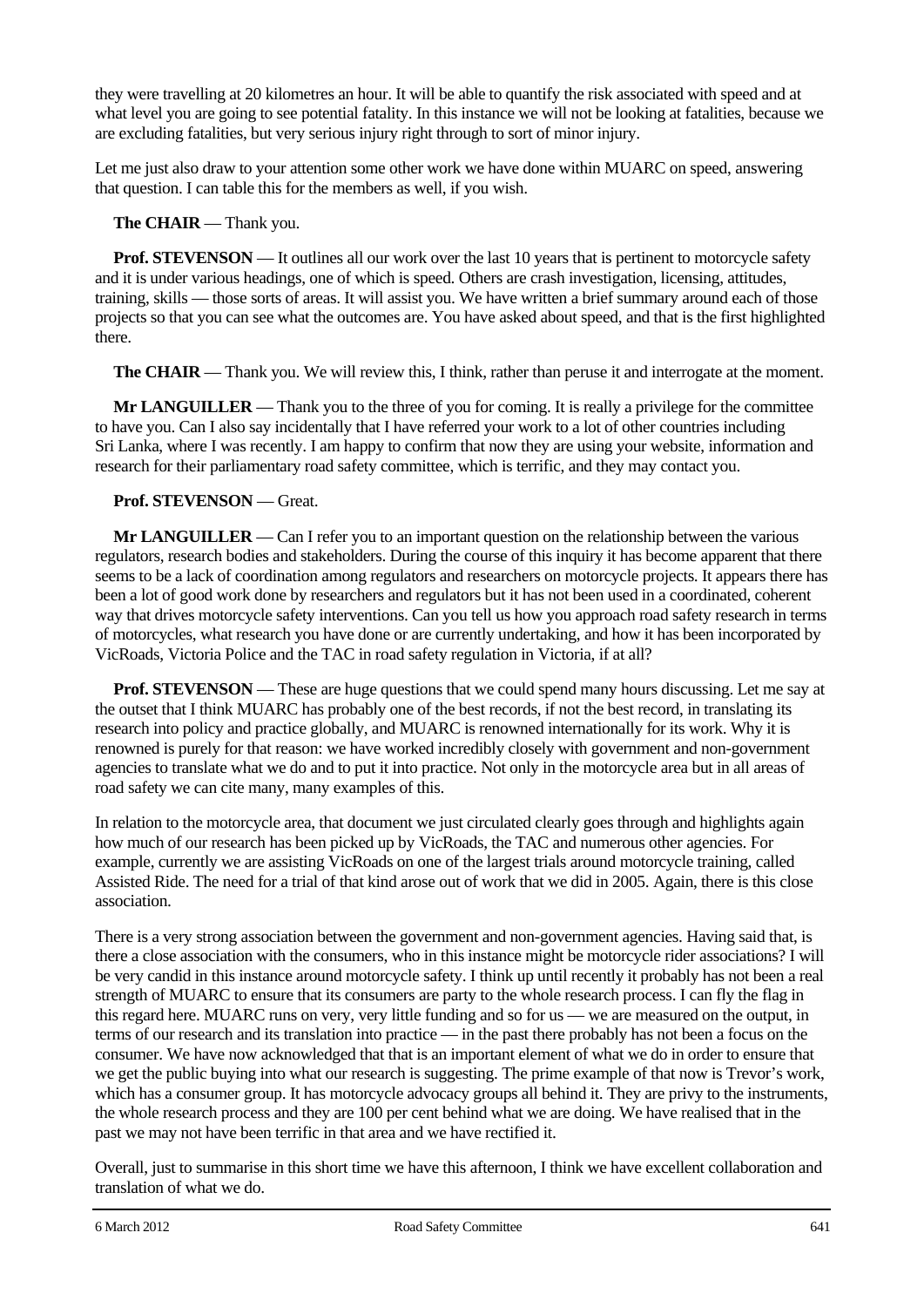**Ms MULVIHILL** — Can I just add that sometimes there is not always a direct link between some research and policy outcomes. There might a chain of three, four or five projects that you do to get to that end, so our research might recommend further research in the area, which we either do or it is commissioned by VicRoads for someone to do before we can actually reach that outcome. So there can be incremental steps that you need to take before there is a direct link between a project and an outcome.

**Mr LANGUILLER** — Through the Chair, can I ask a supplementary question? Again if I may, I want to reiterate the opportunity for you to give evidence in camera. Our committee has heard on numerous occasions, particularly from riders — in fact almost unanimously from riders — other than VicRoads and TAC, to my recollection we have not yet heard any submission that actually likes the ads around prevention of injuries that they see on television. Presumably the agenda of some of those TAC ads would be to try and encourage riders to be careful, but we have not heard any rider say, 'I can relate to that'. Most of them, in fact on recollection all of them, have said, 'That is not me', 'That is not us', 'I don't know what they're driving at'. Fundamentally they put to us that the ads are being consistent with their internal culture. They say, 'In the end, they don't like motorcyclists', and so on. Do you have a view of those ads? In light of your research, do they really lead to preventing injuries — that is, do they actually get riders to ride safely? Or is it about putting off riders, as it has put me off? I have said, 'I will never ride', because of their impact. As somebody who was actually thinking about riding, fundamentally the ads that they put on television have led me to say, 'I won't do it'. If your agenda is to encourage people not to take up mopeds, scooters and bicycles, then the ads are certainly achieving that. In light of your research, what do you think of those ads?

**Dr ALLEN** — I guess the question is whether there is any evidence that those ads make a change in the direction of safety. I am not aware of any evidence about that. I am a rider myself, so I guess I can see from a rider's perspective that it can create a bit of frustration in the rider community. They have communicated that to us in consultation with our current study. It makes them look as if they are a group of risk-taking road users, and of course many of them are not. They are just trying to go about their business of either commuting or enjoying motorcycle riding. I can sympathise with the riders on that point. I am not aware of whether there is any evidence that those types of campaigns are effective. It may be out there, but I am not aware of any.

**Ms MULVIHILL** — I think if you do not perceive the ads as relevant to your own situation, you will just shut down and they will not sink in. If a person distances themselves from it, the message just will not go in. I am not really that sure, but some psych. research indicates that if you do not identify with it, it just will not go in. The trick is to work out how you can make it relevant. I am not sure what the answer to that question is.

**Prof. STEVENSON** — In relation to road safety more broadly, we also know that the vast majority of the public perceive that behaviours on the road are those of other people rather than their own. As a result they would not necessarily identify with that sort of behaviour — for example, in relation to hoons. If you ask the general public, they would perceive that hoons on our roads is a major road safety issue; but that is a potential misperception, because we know that hoons are overrepresented in our crash rates and serious injury statistics. We do not know, but the reality is that they may not be. It is a bit like the power-to-weight ratio legislation. Again, the evidence suggests that those overpowered vehicles and young drivers are a very, very small proportion, and yet there is a perception that it is a big issue. It is a very challenging area, and we need to understand what an individual's perception of their behaviour is. I think that relates just as much to the motorcycle area as well. There is a lot of misperception about their behaviour, and it is not what they do; therefore they do not identify with it.

**The CHAIR** — Just going back momentarily, and I may need to double check that I have got this question correct, but what led to the recognition that you needed to engage with motorcyclists as a group?

**Prof. STEVENSON** — Firstly, now there is a movement in the much broader research community that recognises it is very, very important; if you want to get policy and practice changes to occur, then you need to have a broad constituency supporting what you are looking at and actually conveying the evidence. I think having consumers on board means they get to understand the process that we are going through, and that it is not researchers cooking the books or creating an outcome that is adverse to what they perceive is the case. It is actually bringing them on the journey with you, rather than being adversarial and indicating, 'This is what the results are, and you need to adhere to it'. I think that is clearly the movement now across all areas.

**The CHAIR** — Thank you; that answers the question.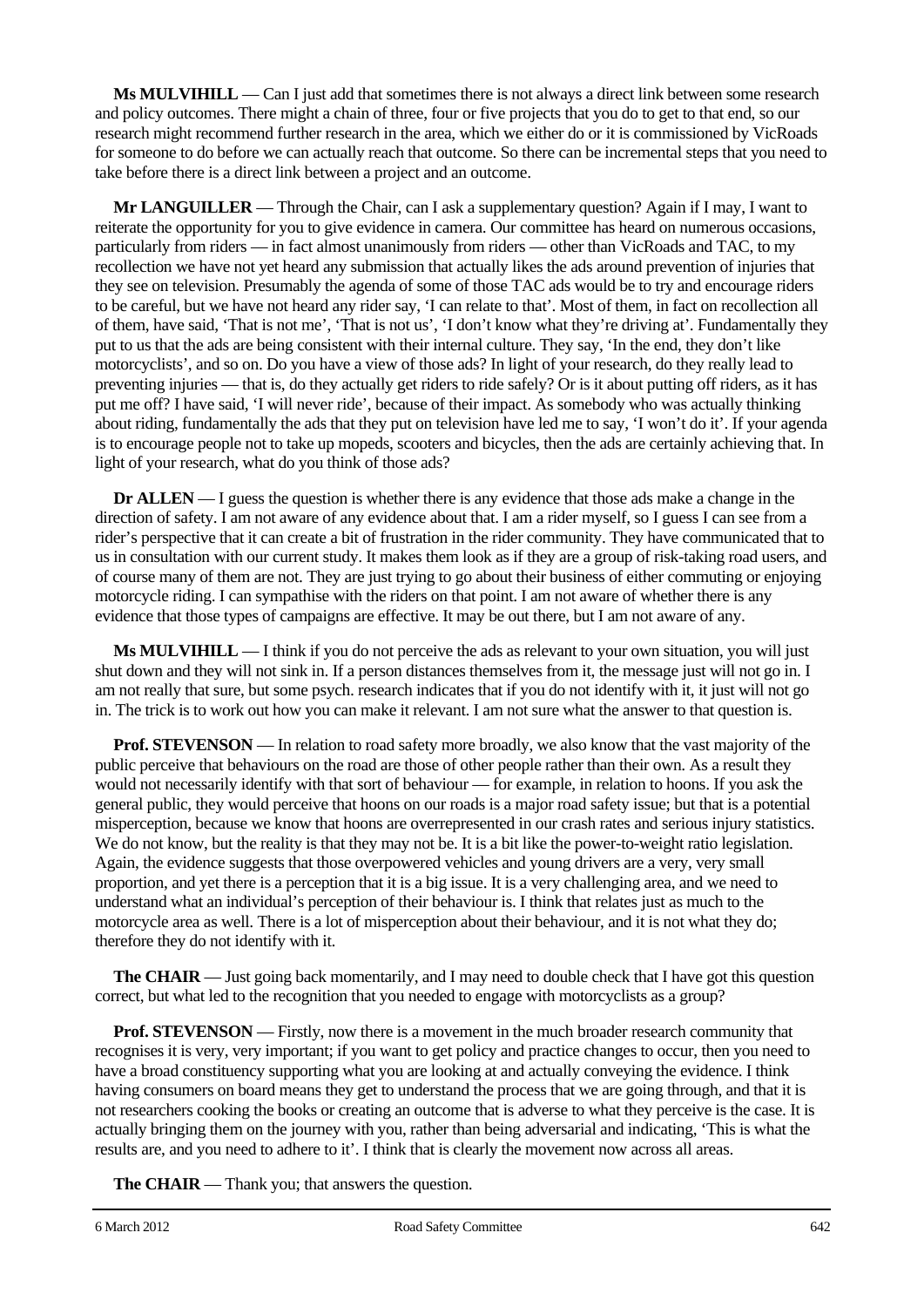**Mr ELSBURY** — Thank you once again for coming to see us this afternoon. The work you have done has obviously exposed you to a lot of the different datasets that are out there, so my next question goes with an ongoing issue that has been raised during the inquiry — that is, that road trauma data quality, integrity and use is a major issue. Examples of this issue include the data gaps identified by the Victorian Auditor-General's Office; accusations about the use of selective analysis of data, such as the claim that riders are 38 times more likely to be injured; and the lack of consistent protocols for data collection across agencies. What are your views on data collection and analysis in Victoria, what problems if any have you identified with the system and what improvements do you suggest could be made?

**Prof. STEVENSON** — They are very big questions, and they extend way beyond just the motorcycle safety area. I think a whole of government approach is needed in terms of the data systems to give us an accurate record of what is happening in terms of road trauma in this state. That is it. We can look at each individual jurisdiction and report what they have collected. There are limitations in it. We at MUARC have proposed a new system which would allow us to link various government agency department data systems and maintain that, and provide very comprehensive, reliable data in which we can link police to health and to ambulance records, and provide a very reliable picture of what we are seeing. That is not available.

**Mr ELSBURY** — What is the kind of data that your system is going to be collecting?

**Prof. STEVENSON** — It can be anything and everything that you could hope for. It could be the crash statistics from police. It could be all of that infrastructure, GIS-coded information for VicRoads. It could be the St John Ambulance details around pick-up, what they see at the scene, vital signs of the individual when they first approach. It could be the trauma industry information we have got, which is some of the best in the world. I guess we should say at the outset that Victoria is leading the world potentially in all of these areas. I am here sounding quite critical, but I think one of the areas about which we can be very critical of Victoria is that we have not moved forward in developing comprehensive network data systems. We are in the 21st century and we still have ad hoc data systems. I have just been to one agency today where they are cobbling together 17 different data systems in order to paint a picture around road trauma. That is not an ideal system.

**Dr ALLEN** — Can I add something to that? I think one of the statistics with which the motorcyclists find some offence is that one to do with being 38 times more likely to be injured. I think the main message from that is important, and they would not have a problem with it — that is, simply that motorcyclists are a vulnerable road-user group. They are much more likely to be injured in the event of a crash. In terms of looking at whether motorcyclists are over or underrepresented in the overall statistics, that is a much more difficult question to answer, because we simply do not have a good measure of their exposure. In other words, we know for instance that the popularity of motorcycling has gone up a lot in the last five years, when it is measured in terms of registrations; but in terms of exposure, how many of them are out on the road is a much more difficult question to answer. We know that for a lot of these people who have registered motorcycles — today, mine is parked in the garage — getting that measurement of exposure is much more difficult.

**Prof. STEVENSON** — That is done through travel time surveys, and very few governments are investing in travel time surveys now, in order to give you the good exposure data that is necessary.

**Mr ELSBURY** — Even within the groups that are commuter riders, you would probably find you have more of your mopeds and scooters in the inner city, whereas when you get out into the suburbs you get the higher powered bikes that are out there every day on the roads. Then on the weekends of course you have a different group altogether, who are the sport riders and the people that just want to have some fun with their bike.

**Dr ALLEN** — One of the reasons we are doing the current study is that we know that that demographic, that population of riders, has changed so much in the last 10 years. That is why we really need to do this new study, because we have got a completely different population of riders out there than we had 10 years ago, and much more of them of course as well.

**Mr LANGUILLER** — I want to continue with this subject. This is arguably one of the most important subjects in terms of the data collection and in terms of how the whole system works, because if used properly, and if funded properly by the way, it could lead to very good policies. The submission put to the committee showed clearly that there is a massive difference between the data collection by the health department,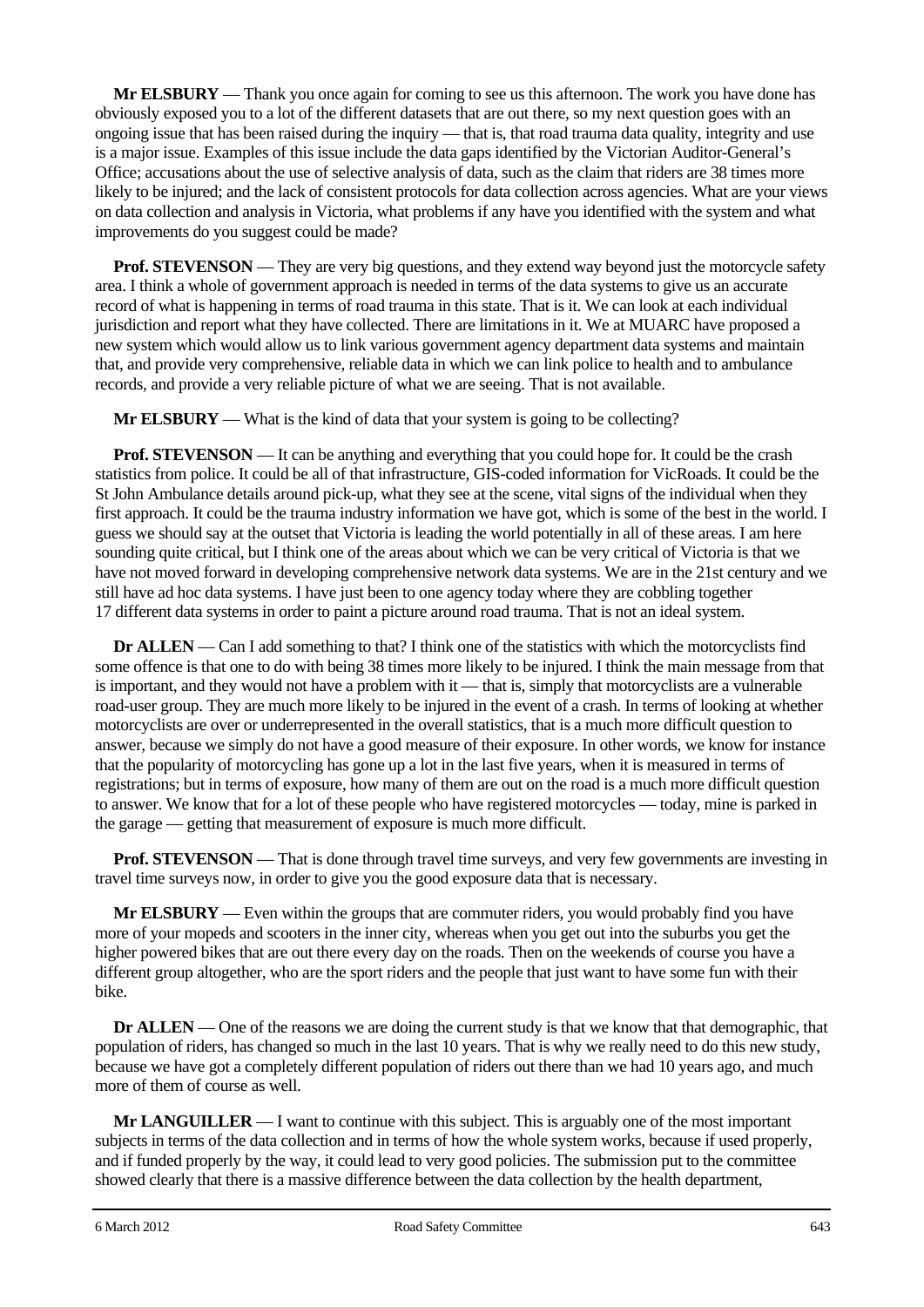VicRoads and Victoria Police. They just do not match each other. The health department, on my recollection, has been the best one there is. But just in relation to the data collection and in terms of the potential governance of this body, should it not be all linked? I think you have said that it should. Should it not be independent? Should it not have some sort of separate governance body so it can then be available to the public? I am new in the game in terms of road safety, but I get this sense of the agencies being amazingly protective of their data, much of which is not shown to the public. It appears that it is not in the public interest to actually put things on the table. Is that not fundamental to good policy development — to actually know what is going on, to have a proper diagnosis of the problems, whatever they may be? Should it not be a separate body altogether?

**Prof. STEVENSON** — If you could establish a separate body that collated the government data and could actually present it in a way that is palatable to the public, fantastic. I do not know of a jurisdiction that has done that, I think in part because of the privacy act in each state and how potentially prohibitive they are in terms of providing access in that regard. So I think what would end up happening is that it would still need to be an all-of-government process and it would require legislative change to ensure that researchers like ourselves can actually get access and maybe de-identified to be able to collate and provide the valuable information to inform policy and practice.

**Mr LANGUILLER** — Do you yourselves have access to all of the data you think you should be able to have access to?

**Prof. STEVENSON** — No, certainly not.

**Dr ALLEN** — Never.

**Prof. STEVENSON** — When I worked in Western Australia in the 1980s we actually were at the forefront of linking this data. We linked health, police and ambulance and were able to do amazing pieces of work around identifying that recidivist drink drivers presented to hospital 10 years down the track with alcohol-related diseases. They had a dependency issue; it was not that they were just breaking the law all the time. It was an issue that health needed to take up, not police all the time. So there is just a wealth of information you get.

**Mr LANGUILLER** — What state was this — in WA, did you say?

**Prof. STEVENSON** — That was in WA when I headed a group there in the 1980s. Actually I was not heading it in the 1980s, but that was when we initiated data linkage. It is incredibly expensive and it requires a considerable degree of resource, but it is ultimate in terms of planning and reliable data in order to provide you with the true picture of what is happening.

**Mr LANGUILLER** — If I may, further and finally, what has been the response out there in the community and with the stakeholders and people that you have talked to in relation to the improved data collection system? What has been the response that you have received?

**Prof. STEVENSON** — To be honest, we have had some discussion — very brief discussion — with some of the key agencies in Victoria. We also have a research centre in Perth called the Curtin Monash Accident Research Centre. The West Australian government has actually asked us to develop a whole process on how to go about doing this. We have written a report, which is on our website, about the way to move forward with this. The WA government is looking at potentially funding us. We have not got far here, but we have in WA in relation to this. That is not to say we are not going to pursue it here, but it is just they were first off the rank in terms of funding us to actually develop the system for it.

**Mr ELSBURY** — Just further to what Dr Allen was saying earlier about the 38 times more likely, would it be correct for you to say that the 38 times more likely to be injured claim is incorrect, in your view? Is that your understanding?

**Dr ALLEN** — It depends on the context about which that statistic is talking. Is it talking about 38 times more likely to be injured after you have had a crash compared to the driver, for instance? Or if you leave your house in the morning on your bike, are you 38 times more likely to be injured than if you left in your car?

**Mr ELSBURY** — If you can elaborate on that from your knowledge base — as in, am I 38 times more likely to be harmed hopping on a bike out of my driveway than reversing out in my car?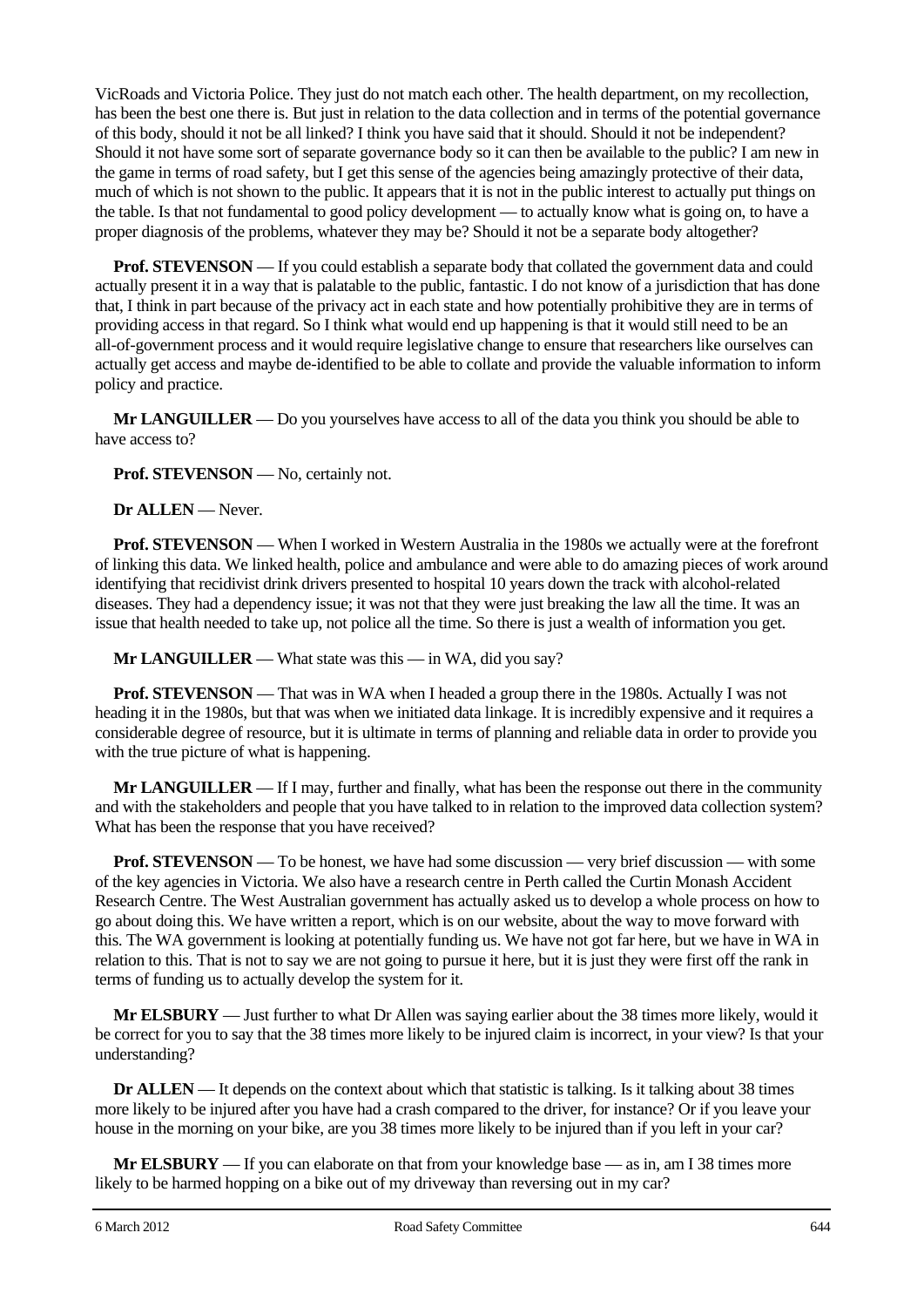**Dr ALLEN** — I do not believe so. This is the thing. I think that statistic comes from one of the media campaigns, and it obviously has the motorcycle community offside. I do not know for certain, but I think that statistic may be more relevant once you are involved in a crash. Then you are obviously much more likely to be injured. To me, that is the most important statistic — the vulnerability of road users.

**Mr ELSBURY** — With the lack of crumple zones around a rider — —

**Dr ALLEN** — He is not protected.

**Prof. STEVENSON** — It is a risk factor — the probability of injury given a certain number of hours exposure. It is a probability value. When you are saying you are 38 times more likely, it is usually compared to something else. It would be that as a motorcyclist you are 38 times more likely to be injured than a motorist, let us say. It has to be in the context of something else, because it cannot just be that you are 38 times more likely to be injured. More likely than what?

**Mr ELSBURY** — Than what, yes — than a hang-glider pilot.

**Prof. STEVENSON** — Yes, exactly. It needs to be in relation to, I assume, a motorist. Then is it based on registered motor vehicles or registered motorcyclists or whatever?

**Dr ALLEN** — I think that one might be from the hospital database.

**Ms MULVIHILL** — Per million kilometres travelled.

**Prof. STEVENSON** — A million kilometres, okay.

**Dr ALLEN** — And that comes back to that issue I raised. In terms of kilometres travelled, we have some measures out there, but how accurate they are — —

**Ms MULVIHILL** — I think the worry is that motorcyclists — fair enough — take that statistic as almost like you are having a go at their abilities. They are two different issues. Of course you are more likely to be injured because you are a lot more vulnerable — a bike is inherently more unstable than a car — but that is not to suggest that the rider is a poor — —

**Dr ALLEN** — Irresponsible.

**Ms MULVIHILL** — Yes, exactly. It can be used in that context inappropriately.

**Prof. STEVENSON** — Can I just say that that is really inaccurate? Saying it is 38 times higher per million kilometres travelled is inaccurate. We hardly ever use per million kilometres travelled as a denominator. What is probably more reliable as a rate is '10 times higher with 10 000 registered vehicles'.

**Ms MULVIHILL** — That is a hospital admission.

**Prof. STEVENSON** — Yes. That is probably more accurate in terms of the picture.

**Mr ELSBURY** — So it is 10 times?

**Prof. STEVENSON** — It is not 38 times.

**The CHAIR** — I might just interpose here. The 38 times risk factor is based on a metric that the ABS warn should not be used because of a 25 per cent to 50 per cent level of standard deviation.

**Prof. STEVENSON** — Yes. You would not use that.

**The CHAIR** — What do you say now?

**Prof. STEVENSON** — I am just saying I would not use it. Looking at this now, I would never have used 38 times higher. I am a epidemiologist by training, so I guess this is what I do. You would not use that. I would place more value on a tenfold risk per 10 000 registered vehicles, but I would still have some caveats around that because registered motorcycles does not equate to one bike rider riding every day of the week. It is a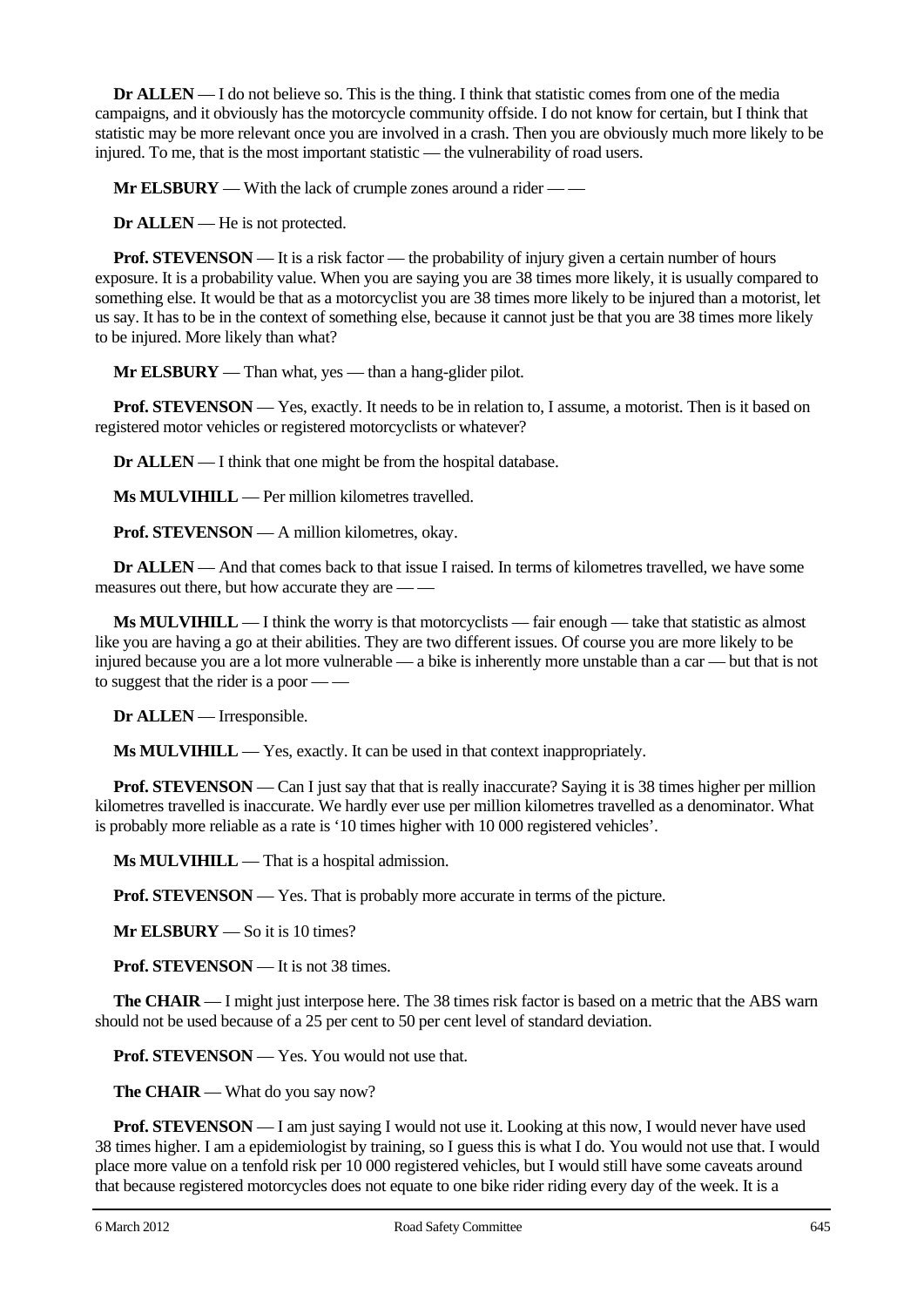time-dependent thing. We do not have exposure data. There is a confidence around that. Thirty-eight is inaccurate. I would put that on record.

**The CHAIR** — Thank you, and we are on the record. A common criticism by riders is that rider fault or error is the default factor in many motorcycle crashes, yet the committee understands that a project conducted in 2008 by MUARC, the enhanced motorcycle crash investigation project, found that the main factor in crashes reviewed which involved both a car and motorcycle was a violation of the rider's right of way. That is not a commonly reported factor in road safety literature and road safety advertising. Can the findings of this project be extrapolated more broadly, and are you aware of how the recommendations and findings of the project have been incorporated into policy development, if at all, to date?

**Prof. STEVENSON** — Christine can probably comment on whether it has broadened to policy. Let me just announce and highlight that we undertake these pieces of work — and that is a fantastic piece of work on in-depth crash investigations around motorcycles to look at causality — but we are never funded beyond delivering that report. It is our commitment to deliver beyond that. I do not know whether that has been translated into practice.

**Ms MULVIHILL** — Not the multivehicle stuff. Two of the recommendations that came out of that ECI study, the enhanced crash investigation study — this is not related to that — were to do an on-road assisted ride program and look at returning riders, because inexperience was a factor. So I know about those ones, but I do not know what has happened with multiple vehicle — —

**The CHAIR** — All right. We will leave the question at that.

**Dr ALLEN** — Sorry, I am going to have to excuse myself because I have a meeting for our study just down the road. I will leave some copies outlining the current study we are doing. I apologise that I have to head off.

**The CHAIR** — Yes, sorry, Dr Allen, we were not aware that you had to move on. Are there any comments that you would like to make before departing?

**Dr ALLEN** — I will just make a quick statement. I think it is a challenging area to look at the role of other road users in crashes for motorcyclists. The motorcycle community has communicated that to us in our consultation with them for our current study, and it is one aspect that we will be investigating in the current ongoing study, which I have outlined there. We accept that it is a very important part in improving safety for riders because we know there is a large proportion where the other road user is involved and potentially at fault and that there perhaps needs to be more research in that area. There is some ongoing research, both for this study and another study that MUARC is conducting, looking at conspicuity of motorcyclists in a road environment. So it is a very important area that needs to be investigated.

**The CHAIR** — In terms of your visual presentation, Professor Stevenson will deal with this. Thank you for attending.

**Mr LANGUILLER** — According to the RACV post-licence training is not shown to be beneficial and should not be supported as an effective road safety countermeasure. That view has been consistently challenged by witnesses to this committee and to an extent seems counterintuitive. What are your views on post-licence training, and do you think it has the potential to reduce motorcycle trauma?

**Ms MULVIHILL** — There are a couple of problems with the training issue. One is that we do not yet have enough well-designed studies to demonstrate whether training is actually effective or not. That is why we do not recommend not to have training; we just do not know whether we can prove that it works or not. The other issue is whether the type and content of the training is appropriate. Traditionally there has been only a focus on the teaching of control skills, both in car and motorcycle riding, although control skills are clearly more important in riding than in driving. The argument is we need to have a greater emphasis on the role of higher order cognitive skills. By that we mean the ability of the rider to read the road and anticipate what is going to happen next.

There have also been a lack of attitudinal and motivational factors addressed in training programs because we are not really sure how to do that yet. They are harder to train than skills, for example. We are still not sure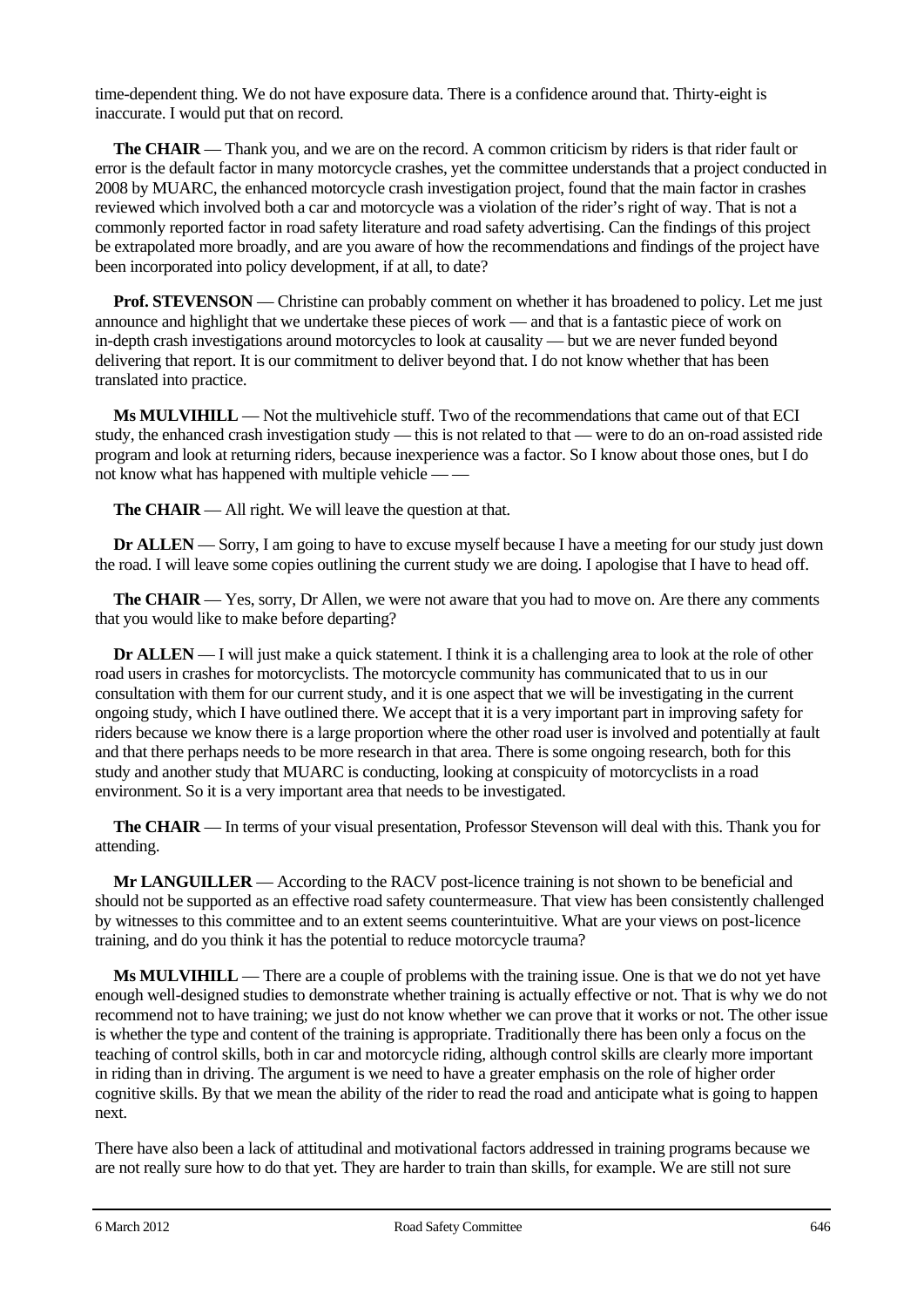about what the content of training should be, but there is a feeling that it should comprise more higher order training skills and more of a focus on attitudes and motivations.

It is possible that past training programs have only focused on one part of that to the detriment of other aspects, which may be critical factors in reducing risk. We need to be careful about what we transfer from the driving to the motorcycling context, but the evidence with car driving for novices in particular shows that if you only focus on vehicle control skills, you risk a situation where it leads to inflated confidence of the novice who would then take more risks than they would if they had had no training at all. So you need to develop insight and temper the driver's confidence so that they do not think they know everything.

Whether that exists in motorcycle riders to the same degree, I am not sure but there are some lessons we have learnt in the car driver training research that we need to be mindful of with motorcycle riding.

**Prof. STEVENSON** — What about post-licensing?

**Ms MULVIHILL** — Post-licensing, yes, my response was about training in general. I am not really sure about post-licence training. I am just making a general comment.

**The CHAIR** — Did you say 'higher order skills' or 'higher audit skills'?

**Ms MULVIHILL** — Higher order cognitive skills.

**The CHAIR** — Thank you.

**Mr ELSBURY** — Just on the training aspect, I have undergone the learners permit requirements, which consisted of a massive 4 hours of training doing breakneck speeds of between 25 and 30 kilometres per hour. I have then gone and done an on-road component as well. I did not have to, but I thought I would do that in any case. I went through another training provider to get that additional experience before I felt that I was good enough to ride on the road. Perhaps it is my timid and shy nature. But do you think that an on-road component of training is something that should be supported considering it teaches road placement and the reaction to other road users that a motorcyclist should have?

**Ms MULVIHILL** — I think yes for that reason. Yes.

**Mr ELSBURY** — Wow. I got a yes/no answer. Damn!

**Ms MULVIHILL** — I can elaborate a bit more if you want.

**Mr ELSBURY** — Certainly.

**Ms MULVIHILL** — We did a project last year on returning riders and we took a group of them out onto the road and looked at their skills. We had an instructor take them out one at a time. They were told to ride as they would normally ride, obeying the speed limit and the general road rules. The instructor rated them on a number of skills, including the higher order ones as well that you would not assess on the range or in a car park. We then got some instructors who were different to the ones who took them on the road who were blinded to the rider type and they watched video footage and rated what sort of rider they thought they were and their skill level. We found no differences in the range data. There were no differences in the novice and the returning riders and experience on the range, so maybe that is not really very good at measuring that. But on the road we found differences with the new motorcyclists consistently coming off as poorer performers.

**Mr ELSBURY** — You said that you got a group of rider trainers who were with them all day and then another group in to assess them afterwards.

**Ms MULVIHILL** — Yes, just so they were not biased.

**Mr ELSBURY** — The current rider training program for a learners permit is that the person who takes you out for your training is the person who assesses you at the end of the day.

**Ms MULVIHILL** — Yes.

**Mr ELSBURY** — Is that a problem, or is that something we need to accept as a fact of practicality?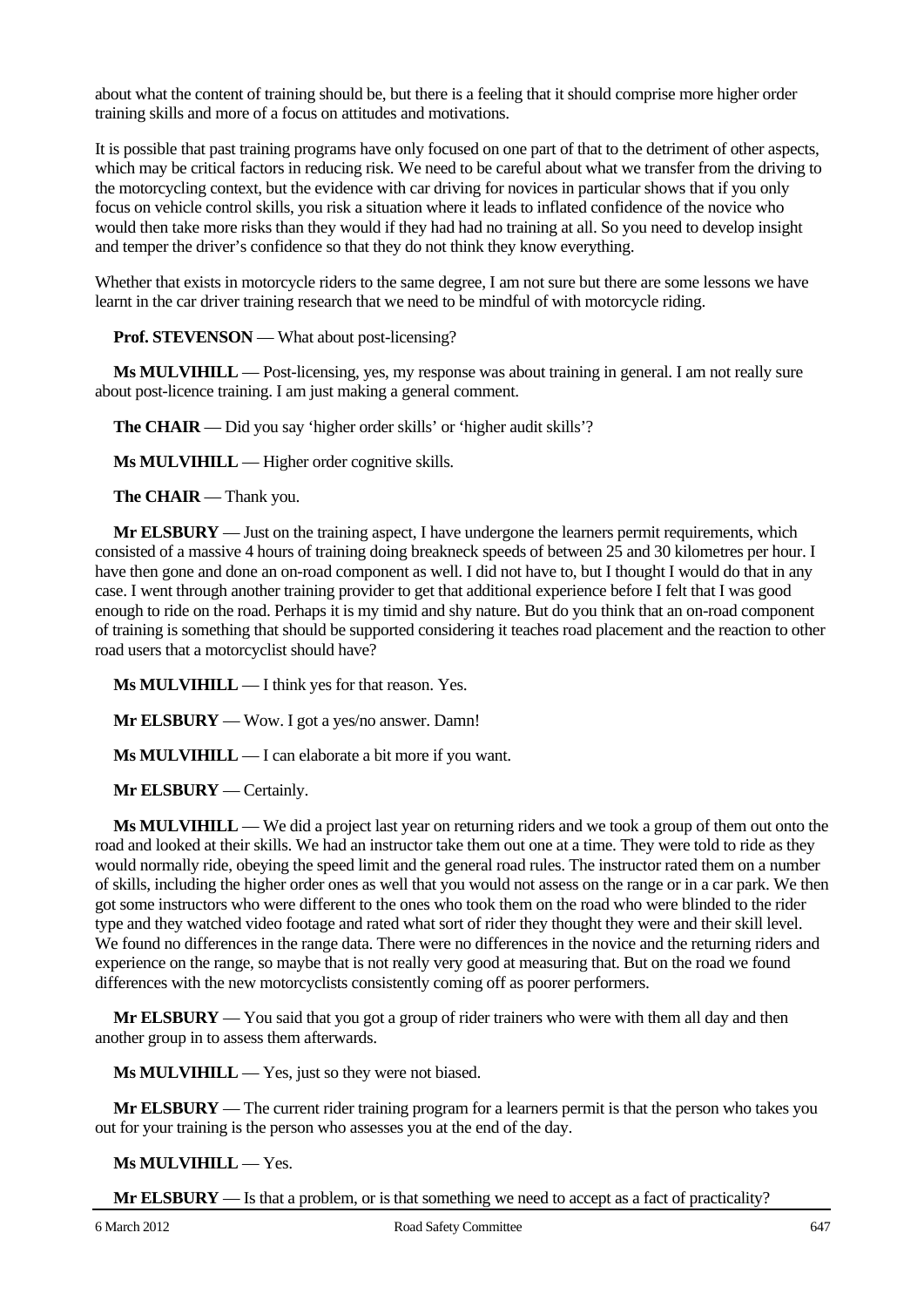**Ms MULVIHILL** — I guess I can see your point. If you had someone else, it might make it more valid in case there were biases. I do not really think there would be a problem with it. They were still instructors, but they were not the ones who took them out and worked with them. We did that because we wanted another level of test. It was a study and we wanted to make it scientifically rigorous. But if there is no reason for the instructor to fail someone or overly pass them, I do not see the problem.

**Mr LANGUILLER** — On the same note, do you see any role for simulators?

**Ms MULVIHILL** — I could talk for ages about this. Yes, I do see a role. The problem is we do not have a good simulator that exists anywhere in Australia. There are a couple of good ones overseas in Italy and in France. Our motorcycle simulator has been used to determine differences between novice and experienced motorcyclists in terms of their hazard perception, and I think that was a really critical study because we know that those differences in car drivers can help explain the differential crash risk, so maybe it is the same for motorcyclists.

However, you cannot adequately measure in a simulator how the rider responds to the hazards, and the reason is because we do not have a well-designed simulator that can simulate proper braking and riding a motorcycle. Riders report that it does not feel real; they are trying to lean and the bike does not move. If we had a good simulator, I think you could use it to help with training. The Honda Australia Rider Training has a HART stimulator; you know about that one. But arguably the screen is way too small — —

**Mr ELSBURY** — I died on that one.

**Ms MULVIHILL** — Okay. The screen is too small to give you a proper visual experience. You need a big screen.

**Prof. STEVENSON** — We have a simulator at MUARC and it is about \$3 million. It is not a small simulator; it has a huge 3D screen. We put a real bike in there, but it does not really reflect what it is like.

**Ms MULVIHILL** — It gives you something. Our old one just involved the rider sitting on the motorcycle and it did not have any interaction with what happened on the screen. We have now wired it up so that that it is interactive, but it is still nowhere near -

**Prof. STEVENSON** — It is about 60 per cent.

**Ms MULVIHILL** — Yes.

**Prof. STEVENSON** — You can still be alarmed but it is still not quite like — —

**Mr LANGUILLER** — It is nowhere near the ones I used.

**Mr ELSBURY** — There is no lean to it; there is no engine throbbing underneath. There are no bumps on the  $\text{roads} \rightarrow$ 

**Prof. STEVENSON** — No, there are —-

**Ms MULVIHILL** — There are no bumps.

**Prof. STEVENSON** — No bumps.

**Ms MULVIHILL** — It is a very smooth ride.

**Mr ELSBURY** — Yes, fantastic suspension on the things.

**The CHAIR** — On the question of simulators, are you familiar with the simulator used by Nottingham University, and can you comment on it?

**Ms MULVIHILL** — I am not really that familiar with it. I would need to just check but I was having a discussion with someone at MUARC who said it was not necessarily any better than ours. I thought it was better than ours, but apparently it is not anything fancy either. I probably would need to verify that first.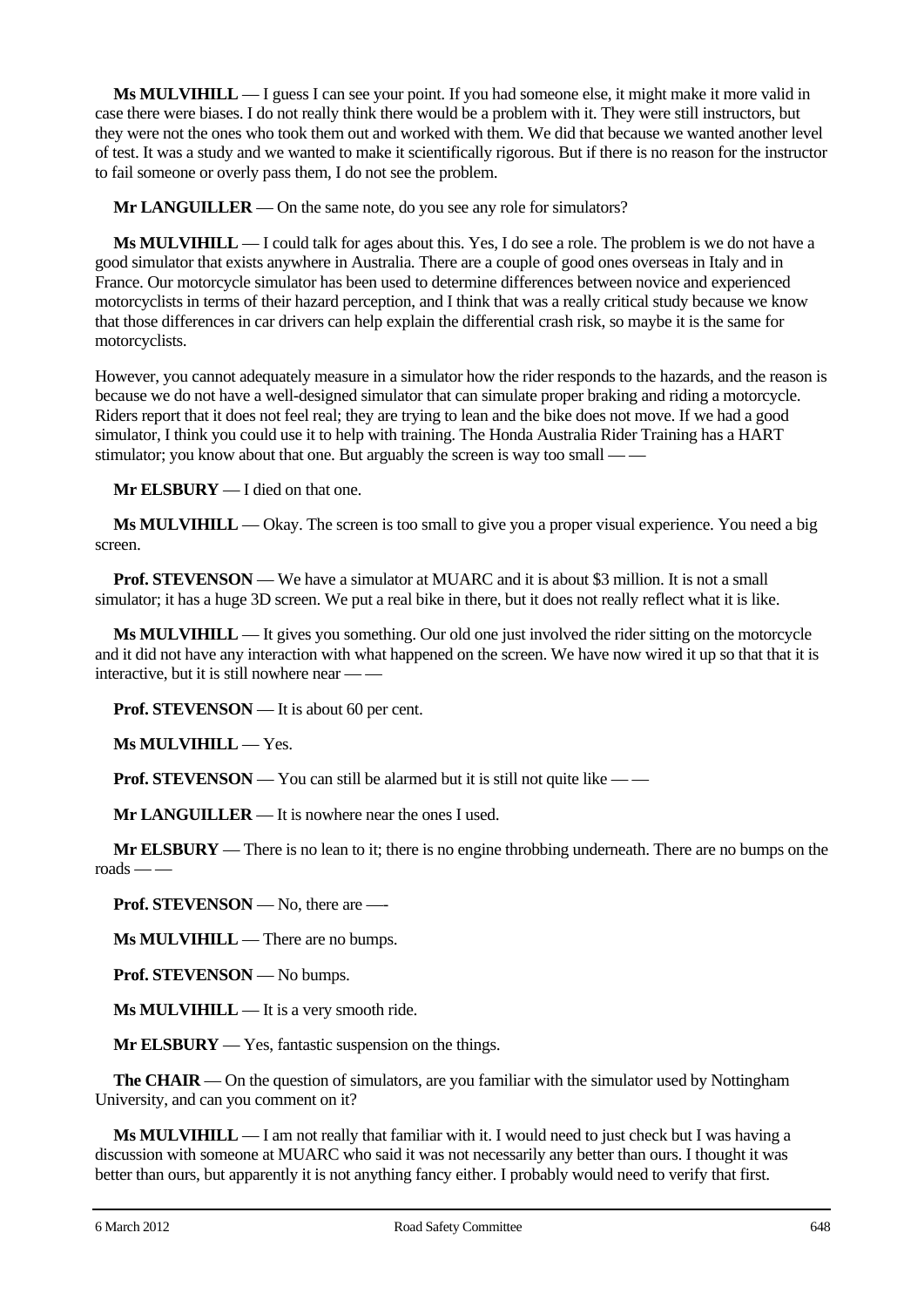**Mr ELSBURY** — Can you explain the difference between attitudes and behaviours and what the links between the two are in terms of motorcycle safety outcomes? How do you think the outcomes of current projects you are undertaking on rider attitudes will filter through in terms of road safety measures?

**Ms MULVIHILL** — Okay, I thought that question might come along.

**Mr ELSBURY** — I am glad to deliver it.

**Ms MULVIHILL** — Basically 'attitude' is a thought or a feeling towards something, whereas 'behaviour' is the action. We know that certain behaviours are associated with crash risk in motorcycle riders, and they are all the obvious ones like drink riding, speeding, no helmet and unlicensed riding, as they are for car drivers too. What we do not understand very well, and what research is trying to go into now, is to understand the motivations and attitudes that lie behind those behaviours because you might go some way towards tackling or challenging those in motorcyclists.

There has been some research done in the UK to show that with motorcyclists the reasons why they ride will impact on their crash risk. So, for example, if you are a rider who rides primarily for pleasure, excitement and fun, you will have a higher risk than if you just ride primarily for commuting or general transport purposes. I do not know the details of that, but what we have now done in our on-road assisted rider program for novices is incorporated a component that addresses 'Tell us why you ride' and we give them a little questionnaire before they come onto the program. Then there is a 15-minute discussion on the side of the road about the reasons why they ride, how it makes them feel and if there are any risks associated with that.

That type of work is in its infancy. There has been some success with car drivers, but it is very new. I can only think of one other study that has looked at trying to work on attitudes and behaviours and that was by some researchers in CARRS Queensland.

**Mr LANGUILLER** — What about the variables of gender? Are men worse than women or is it the other way around?

**Ms MULVIHILL** — Men are typically more risk-taking than women, but I do not have any evidence that suggests in detail whether their attitudes are different. They may be if the risks are higher for men. But I think that is across the board.

**Mr LANGUILLER** — And age?

**Ms MULVIHILL** — That is a bit mixed.

**Prof. STEVENSON** — Age in terms of attitudes and behaviour? Or as a risk? A general risk for motorcycling?

**Mr LANGUILLER** — Yes.

**Ms MULVIHILL** — Younger drivers are typically much more risk-taking than older drivers. That can be part of a wider developmental thing that is associated with youth. But with motorcycle riders a lot of them are not young. I have not done a lot of research to work out whether they are the same as young car drivers in that respect.

**The CHAIR** — Do you have a view on how effective the current accredited provider scheme is in terms of reducing motorcycle trauma? Do you think it produces better outcomes in terms of rider training and licensing, and if not, how could it be improved?

**Prof. STEVENSON** — You can answer that. I do not have any comment on it.

**Ms MULVIHILL** — I can give a couple. The training across the providers is not consistent; it can range from a half day to a full day in some instances, as you might know. It would be good to get some consistency in terms of what basically should be delivered, but that is complicated by the fact that we do not have a really good understanding of what we should be training for. Although on the face of it you would think we should include more of the higher order stuff than is currently being included, and there are a lot of recommendations for that coming out in the graduated licensing work — if you have seen that — and also more on the attitudes and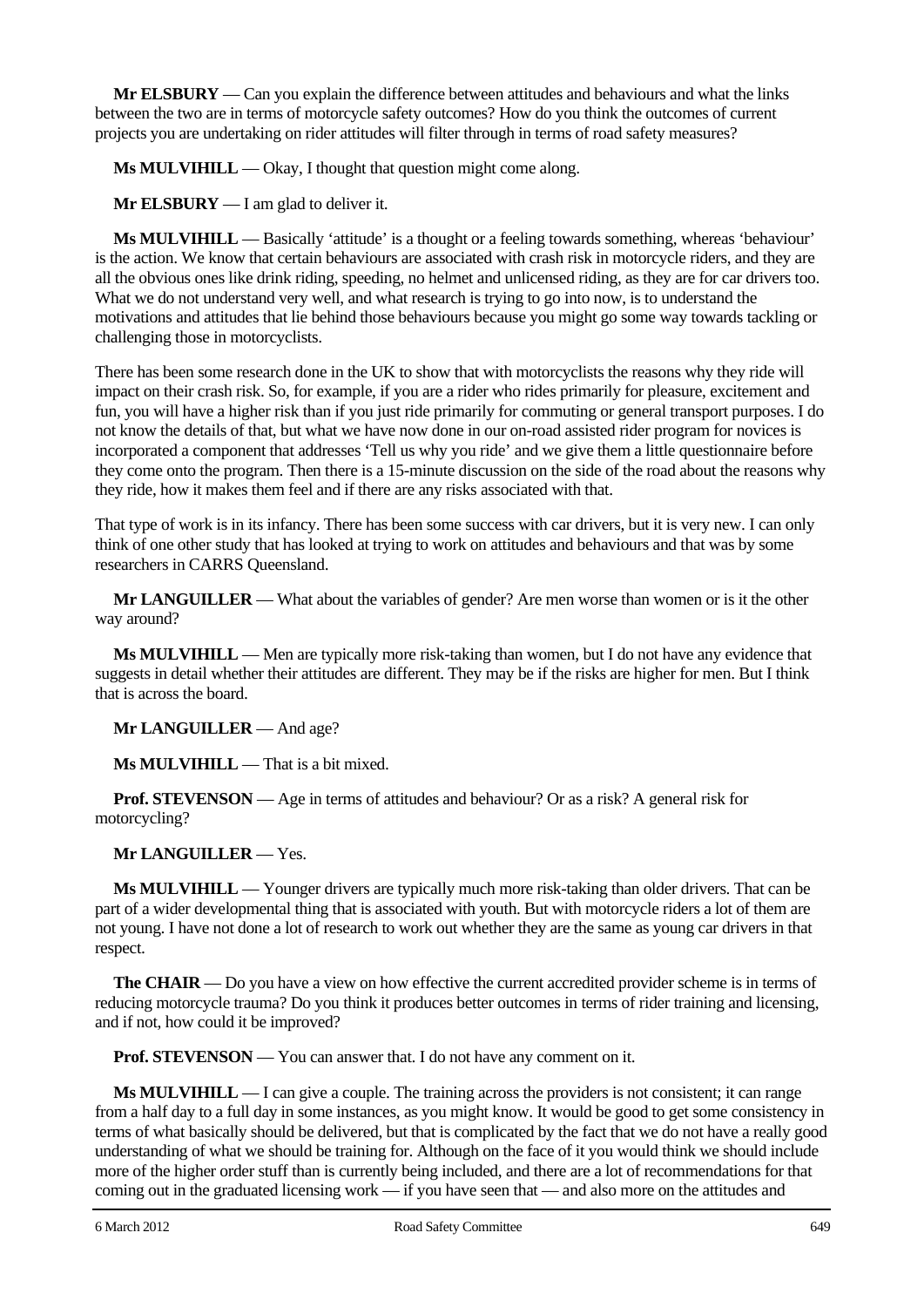behaviours staff. I think the concern that has been expressed is that they do test-only situations where you can just go in and get your test and not do training. That is a bit of a worry. You wonder if the provider is actually worried about the safety of the rider or if the rider really cares either. From that point of view, I think we should remove the test-only situation and make at least some basic training compulsory.

**Mr LANGUILLER** — Can I come back to comments made in your earlier submission? The committee and its predecessor, the Social Development Committee, in their inquiries on motorcycle safety in 1993, 1994 and 1998 have made a range of recommendations for the use of research to drive road safety messages for motorcyclists. How has research been used to drive road safety measures, and what opportunities have not been pursued in terms of recent research to drive regulatory intervention? I am cognisant of the comment made earlier that governments and agencies have picked up a lot of the research done and the work that MUARC and others have done, but what has not been done, do you think?

**Prof. STEVENSON** — What has not been done particularly around motorcycling?

**Mr LANGUILLER** — Yes, motorcycling.

**Prof. STEVENSON** — So not the research element, but the regulatory elements?

**Ms MULVIHILL** — I am probably only familiar with the training stuff, which is my main area, and that is starting to happen, but it has been awfully slow. We knew going back 10 years ago — I say 10 years because that is when I started, and I cannot comment on how it was before then — that it needed to happen, but it has been slow. But we are now finally starting to make some breakthroughs with the graduated licensing work being on the table. If that gets accepted that will bring in a change. I think we have done stuff for the training, but we have just taken a very long time to do it. A lot of reports repeat themselves, so we could probably save a lot of effort and work by getting on to the policy much earlier rather than having six different organisations around the country writing lit. reviews about how training does not work. I cannot really comment on other components.

**Prof. STEVENSON** — What about the sort of power-to-weight stuff that we have discussed? It is not power to weight, it is actually the capacity and learner drivers.

**Ms MULVIHILL** — Now they are on the learner-approved motorcycle scheme, which we did not have before, so that is one good thing that has happened. But I am not confident to comment on the research that has led to that because from one lit. review I did about five years ago there was a lot of inconsistent information about whether it is worse to ride a higher powered bike or not. I am not really an expert in that field to be able to comment.

**Mr LANGUILLER** — You talked about the whole-of-government approach. I am going to put that to one side. Further, according to the submissions put to us by the motorcyclists themselves and their fraternity, there is a culture in VicRoads which fundamentally does not include motorcyclists. For whatever reason, rightly or wrongly, they feel VicRoads develops roads for the mainstream, for the major users: the cars and the trucks. But I get a sense that they feel pretty much isolated and that there is an anti-motorcyclist culture within VicRoads. Do you get a sense from the users that there is a culture of 'Let us build infrastructure and roads and so on for everybody', rather than for the vulnerable road users? My personal observation is that that is probably not the case. But what do you think? Do we have to have a cultural change institutionally that puts at the heart of the institution the pedestrians, pushbikes, motorcyclists and so on, and is that not ultimately the systemic change we need to drive and to make?

**Prof. <b>STEVENSON** — It is a very challenging area. I think firstly you have a very good agency, VicRoads, which is held in very high esteem internationally, so I think it is always good to work from that foundation as well. I think what we are dealing with is a transport system that does not support the vulnerable user, whether that be the cyclist, the motorcyclist or the pedestrian. So what we need to see in the future are urban plans and urban forms that actually take account of vulnerable road users in a way that they probably have not done in the past. I am not saying that is VicRoads; I would definitely say it is not VicRoads setting out to establish an infrastructure that is not conducive to vulnerable road users, but they are probably working with plans that are older, and we need innovation in the transport system to ensure that if we are seeing a move towards greater proportion of mobility around cycling, as we are an in Melbourne, then there is a need to ensure that the infrastructure is conducive to that.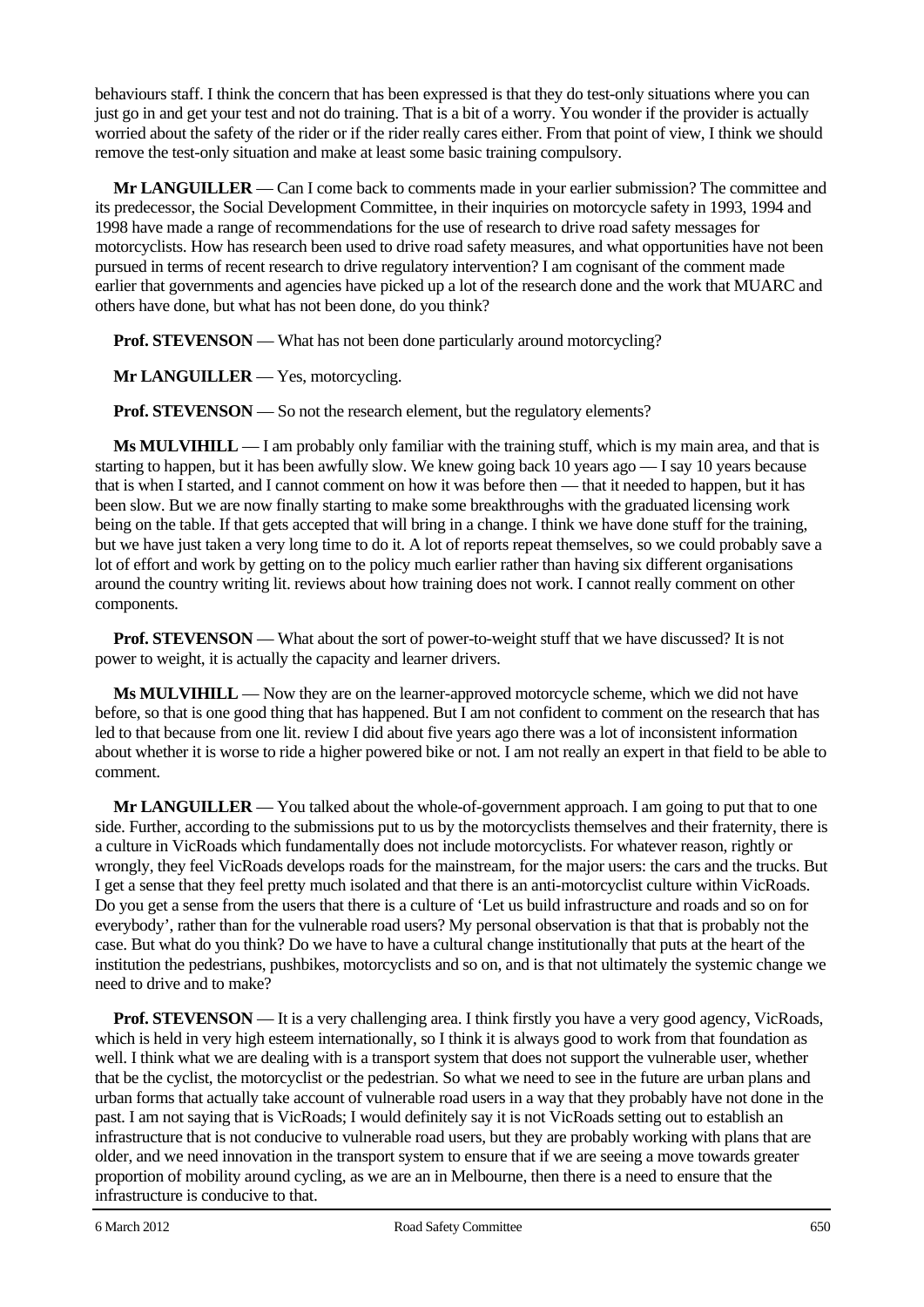On that note we actually are hoping to get funded by the federal government to do probably the largest cycling safety study of its kind anywhere in the world, the end product of which will be new prototype development around road infrastructure, with simulation in the laboratory of cyclists using that new infrastructure to see how they interact with other road users. That is the sort of information that needs to be then delivered to the agencies and for them to say, 'Right, this is what needs to inform your planning and infrastructure for the future, that is, ensuring it is amenable to the cyclists', if that is clearly where we are moving. I think that also applies to most cyclists, to all of the vulnerable road users.

It is a wish list. It is not an easy one. I cannot say that is going to happen overnight, but we are very proactive here and I think we are amenable to that. I have worked in a lot of agencies and I have never seen a relationship between the research agencies and government agencies like the one I see between MUARC and the agencies here, so I think there is a great likelihood that we will see some change in the future in this area.

**Ms MULVIHILL** — I think one of the problems is that generally you design a system that separates the vulnerable road users from the car drivers, which can achieve higher speeds and can be more dangerous to pedestrians and cyclists. We have done that, and that has been done very well. But the problem with the motorcyclists is that they are also very vulnerable to injury, just like cyclists and pedestrians. But they can achieve speeds higher than car drivers can, so you might not want to put them with the cyclists and the pedestrians because they might bowl them over. They achieve much higher speeds, but putting them with the car drivers does not help either, because that mixes a vulnerable person in with the car driver, so you have a system that does not cater well for motorcycling. I have read some stuff recently which talks about — I think the motorcyclists would die if it happened — slow motorcycling so that you can mix them. But I do not think  $-\frac{1}{2}$ 

**Prof. STEVENSON** — In Malaysia they have set up their own motorcycle lanes as well, but the major problem they have there is the interaction when they come off those motorcycle lanes: they are interacting with all road users and the whole issue then becomes the large trauma at the intersections.

**The CHAIR** — Are there any best-practice examples other than Malaysia?

**Mr LANGUILLER** — I have seen a bit in Guangdong and Guangzhou in China, for example, where there is total separation of cyclists.

**Prof. STEVENSON** — I was just going to say that. I have been working for many years in China and they have that. However, they are engineering that out of the system as part of the motorisation process. They had probably the safest system in terms of cyclists being separated from the motorists. They need the lanes and the cyclists have been moved on, so the cyclists are now interacting with everything. You may have seen it in the early 1990s; you will not see it in the 21st century so much in China. So there are challenges there.

**The CHAIR** — If you had a wish list for training what would be on it?

**Ms MULVIHILL** — Can we have a good motorcycle simulator so that we can assess whether training could work and be able to train them in an environment that is safe, as we have tried for car drivers?

**Mr LANGUILLER** — And pilots?

**Ms MULVIHILL** — Yes.

**The CHAIR** — So you are asking for a good simulator?

**Ms MULVIHILL** — A good motorcycle simulator.

**The CHAIR** — You already have one, but you are asking for — —

**Ms MULVIHILL** — A better one.

**Prof. STEVENSON** — We are looking to upgrade and make it so that we can do all of the simulation work that is appropriate. At the moment we can really only utilise the motor vehicle.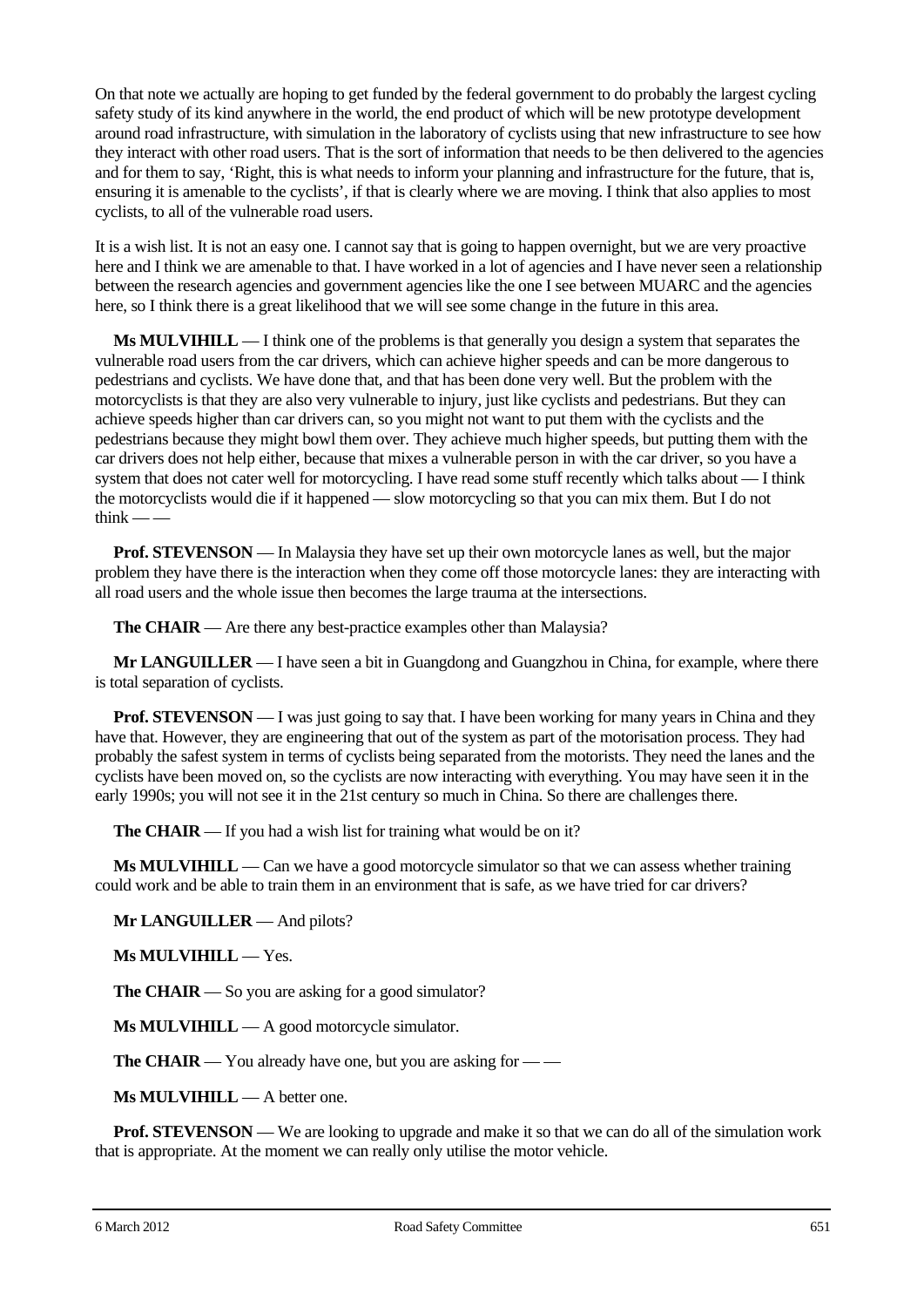**The CHAIR** — And would that be a build from base, or would it be adapting from what is available from Italy or France?

**Ms MULVIHILL** — I am not sure.

**Prof. STEVENSON** — We are doing a business case at the moment for it, but my take is that we will not be getting rid of what we have got; it would be adapted and enhanced.

**The CHAIR** — Are there any other items in relation to training on your wish list, apart from the simulator?

**Ms MULVIHILL** — What was on our list?

**Prof. STEVENSON** — It is in here in our written material: the key elements necessary for effective motorcycle training programs. I guess that is the key gap in our knowledge, as Christine has highlighted.

**Ms MULVIHILL** — I raised before that one of the things we do not know yet is what are the factors that are really contributing to motorcycle rider crashes. That can include things like skills, where they ride, motivations, attitudes and so on. We have some good data but we need much better data on that and we do not have it at the moment. If we had that we could then know what it is that we should train people in, but the question of whether it is amenable to training is another question.

**Mr ELSBURY** — Witnesses to the inquiry have expressed consternation about the lack of transparency by research organisations and regulators, including MUARC, in providing the public with publicly commissioned research into motorcycle safety. Examples include research into wire rope safety barriers and the explicit restriction on publishing research commissioned by VMAC. Can you tell us why reports are not made available to the public and how that does not impact on public perceptions?

**Prof. STEVENSON** — That is a challenging question. I have only been director of MUARC for the last 12 months, so I really do not know all of the historical content of MUARC.

**Ms MULVIHILL** — I was going to say I was involved in a report on wire rope barriers about six or seven years ago, and we sent it out to any rider who asked for it and got good feedback. Some of it could be perception.

**Prof. STEVENSON** — Some of it is our contracts.

**Ms MULVIHILL** — Some of that is confidential.

**Prof. STEVENSON** — Some of our contracts stipulate we are not allowed to divulge any of the research we conduct. It is a private contract, and it is on that basis. As a university we will disseminate as widely as possible, and if we have not, it is purely because there is likely a contractual agreement here. When we attended for the piece of work, it was stipulated that we were not to divulge any of their surveys.

**Ms MULVIHILL** — Then you would not want to do it, because you would not want to get into any — —

**Mr ELSBURY** — In particular, the secretariat attempted to obtain some information about a research paper that MUARC did on alcohol and motorcyclists that was done for the Department of Transport and Main Roads in Queensland. They were not able to get a copy of it, because MUARC said, 'We are not responsible for that. We have given it over to Main Roads'. When we contacted Main Roads they said, 'MUARC can release that if it would like'. We had an almost *Yes Minister* sort of response that stifled our inquiry.

**Prof. STEVENSON** — Was that just recently?

**Ms MULVIHILL** — I worked on that project.

**Mr ELSBURY** — How long ago was that one?

**Mr ALIFERIS** — Three months ago.

**Ms MULVIHILL** — I actually did work on that project, and I remember there was a bit of concern about it when it was commissioned by motorcyclists who were worried we might be bringing in a zero BAC on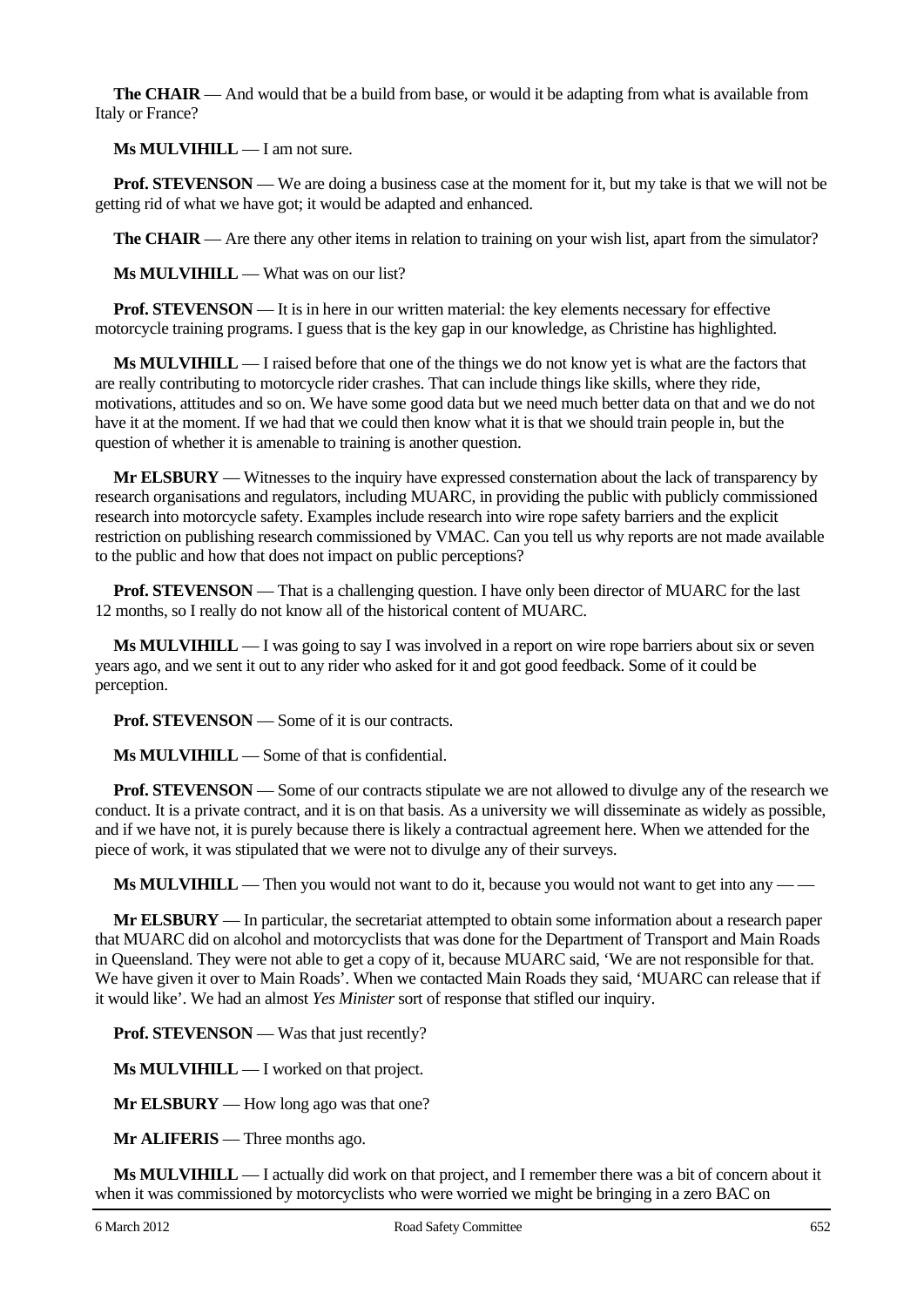everyone. Main Roads were the ones that commissioned the work and won the bid for that. We would not release it if the work is not finished. That is definitely if it is confidential to them. But the work is finished now and papers are being written so there is no concern. It is not a secret. If somebody rang me up and wanted to know the results of it, I could tell them.

**Mr ELSBURY** — Could we possibly ask now and right here to get that sent through?

**Ms MULVIHILL** — Okay, sure. Yes.

**Prof. STEVENSON** — I am surprised that has happened.

**Ms MULVIHILL** — There is no reason why I cannot send that.

**Prof. STEVENSON** — No, not at all. There is no legal restriction as to why we cannot disseminate it. We will have it on our website or we will disseminate it.

**Ms MULVIHILL** — We are not afraid to tell you the results either if you want to know.

**Mr ELSBURY** — The problem is that you have a few hiccups like we have just had, and suddenly the conspiracy theory gets out there.

**Ms MULVIHILL** — I wondered what was.

**Prof. STEVENSON** — I do not know. It would be interesting to know.

**Ms MULVIHILL** — Yes, but there is a bit of that that goes on. We have been told by VicRoads on some occasions not to talk to the media in case you say the wrong thing. But there could be a culture of not actually wanting to do the wrong thing rather than actually hiding something. I know I am very paranoid when someone rings me about a report. I have to think twice now and think, 'What sort of trouble am I going to get into if I send this out?'. It is not like, 'I don't want you to know because I am trying to hide something'. That has been my perspective in 10 years of research, anyway.

**Prof. STEVENSON** — I think that would be the case across the board.

**Ms MULVIHILL** — Yes, the team I worked for is — —

**Prof. STEVENSON** — We want the information to be out there.

**Ms MULVIHILL** — They are not anti-riders or anything.

**The CHAIR** — Just to conclude, and for the benefit of the *Hansard* parliamentary record, would you be able to speak to the gaps in knowledge and just put that on the record?

**Prof. STEVENSON** — Could we also just highlight a few of the current studies which I think would be of particular value here?

#### **The CHAIR** — Yes.

**Prof. STEVENSON** — Just in terms of the current research, we have already talked about item 1, which is the large study to determine risk and protective factors for motorcycle-related crashes. Riders risk perception and acceptance of assistive technology would be of considerable interest. This is a European study that MUARC has been involved in and trialling motorcyclists take-up of things like adaptive cruise control and intelligent speed adaptation on motorcycles. The results are in the document we have since given to you.

2-B-Safe is about conspicuity, particularly around the lighting of motorcycles and how they should be illuminated to ensure the conspicuity of the rider. Fascinating results were found out of that about where lights should be and what type of lights should be on motorcycles and how that will improve their conspicuity. There are some really simple messages that can be taken through from this committee around enhancing safety by conspicuity of the rider. Again some of the outcomes of that are in the document we gave you. You have already alluded to the enhanced motorcycle crash investigation project. The other one is the assisted rides which currently Christine has developed which is the randomised trial of training. Do you want to add to any of that?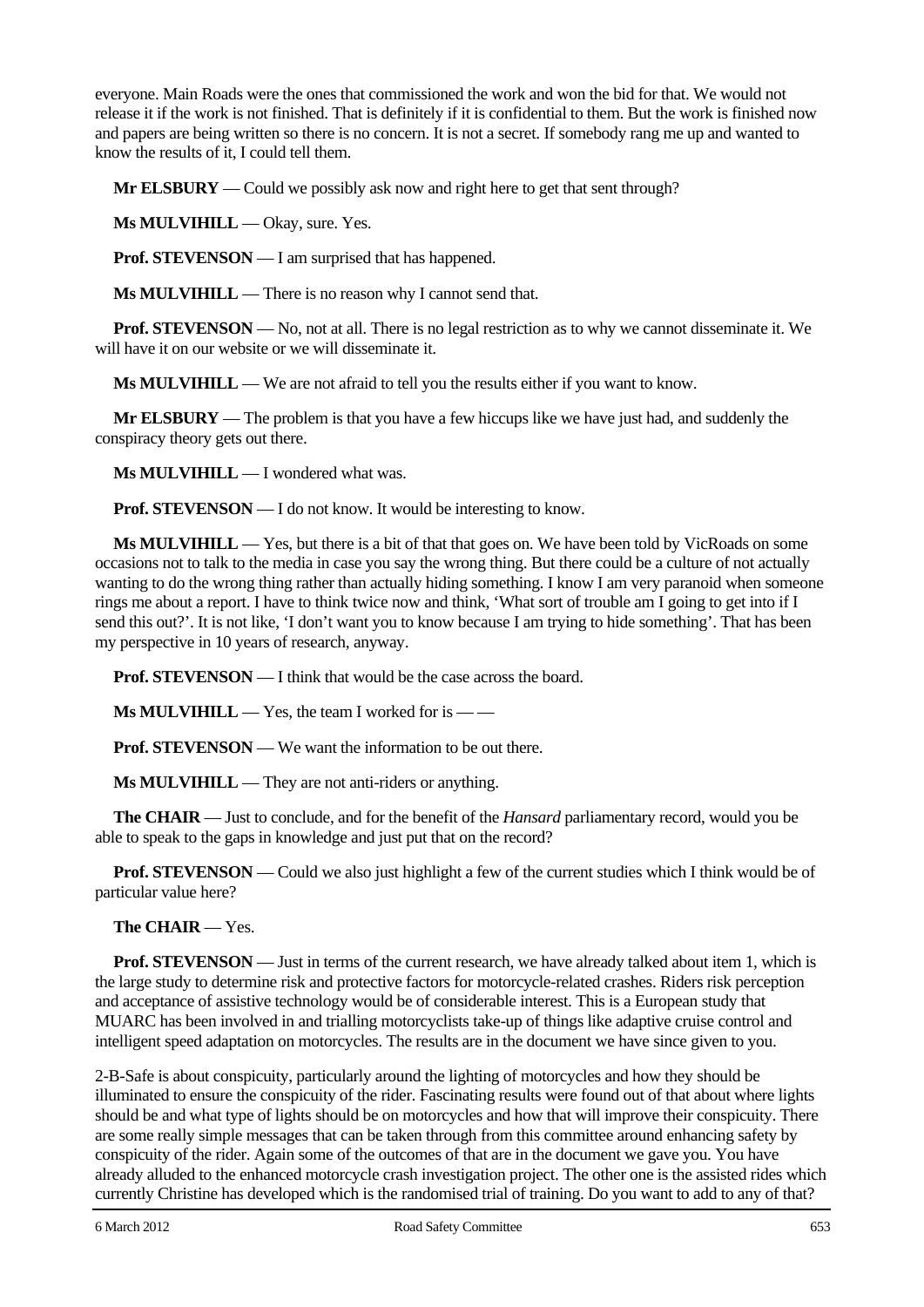#### **Ms MULVIHILL** — No.

**Prof. STEVENSON** — In terms of gaps in our knowledge, we have discussed that as well, which are some of the elements around motorcycle training and the natures of crashes. There are also the main contributing factors and characteristics amenable to countermeasures. There is a unique technique that we are looking to develop here in Victoria around naturalistic riding and driving, which is basically where you put a camera on a helmet and it captures what the rider is going through in terms of the hazards they are actually having to deal with and how they avoid potential crashes. That sort of information would be incredibly valuable to feed into not only training programs but also our information around the potential hazards or contributing factors of crashing which we do not get. We are going post crash and collecting as much as we can, but if we have that detail — —

**Ms MULVIHILL** — In real time.

**Prof. STEVENSON** — If we have that detail in real time then it is going to be valuable.

**The CHAIR** — Yes, one could imagine there being quite some benefit in there being a black spot camera that records numbers that motorcyclists had on their helmets. They could record in real time what they are doing so there is a capacity to do a post-accident review.

**Prof. STEVENSON** — That is what this is — exactly that. It is sort of like the black spot camera. You can instrument the bike to provide you with exactly that.

**The CHAIR** — You are finished then in that delineation?

**Prof. STEVENSON** — Yes, certainly.

**The CHAIR** — I have one final question on my part: do you have any comments in relation to ABS and ESC?

**Ms MULVIHILL** — I could not comment, I am sorry. I do not know enough about it. It is the engineering side of it.

**Prof. STEVENSON** — Dr Mike Lenné from MUARC has led that research in Europe. He would be the best person to comment on that. I certainly could not either. I know the latest models.

**Ms MULVIHILL** — I could not.

**The CHAIR** — Dr Mike — —?

**Prof. STEVENSON** — He is Dr Mike Lenné.

**The CHAIR** — Where is he based?

**Prof. STEVENSON** — At MUARC.

**The CHAIR** — Yes.

**Prof. STEVENSON** — He is the head of our human factors research team.

**Mr LANGUILLER** — Just a very quick one in relation to protective gear and whether our committee should make recommendations to the effect of that becoming compulsory: obviously riders, I can recollect, object to making anything compulsory. I can see their point of view on that, but in your experience and research — at the moment we have a helmet which can be half a full helmet; there is no compulsory provision for the wearing of safety boots or gloves — do you have any thoughts on that?

**Ms MULVIHILL** — The research shows, I think, people are more aware of it. The research shows it reduces injuries, so it would make sense to have that.

**Prof. STEVENSON** — Yes, particularly the footwear. A study in New South Wales that has just been completed and is probably the most comprehensive in this area shows that the rest of the protective gear — I am